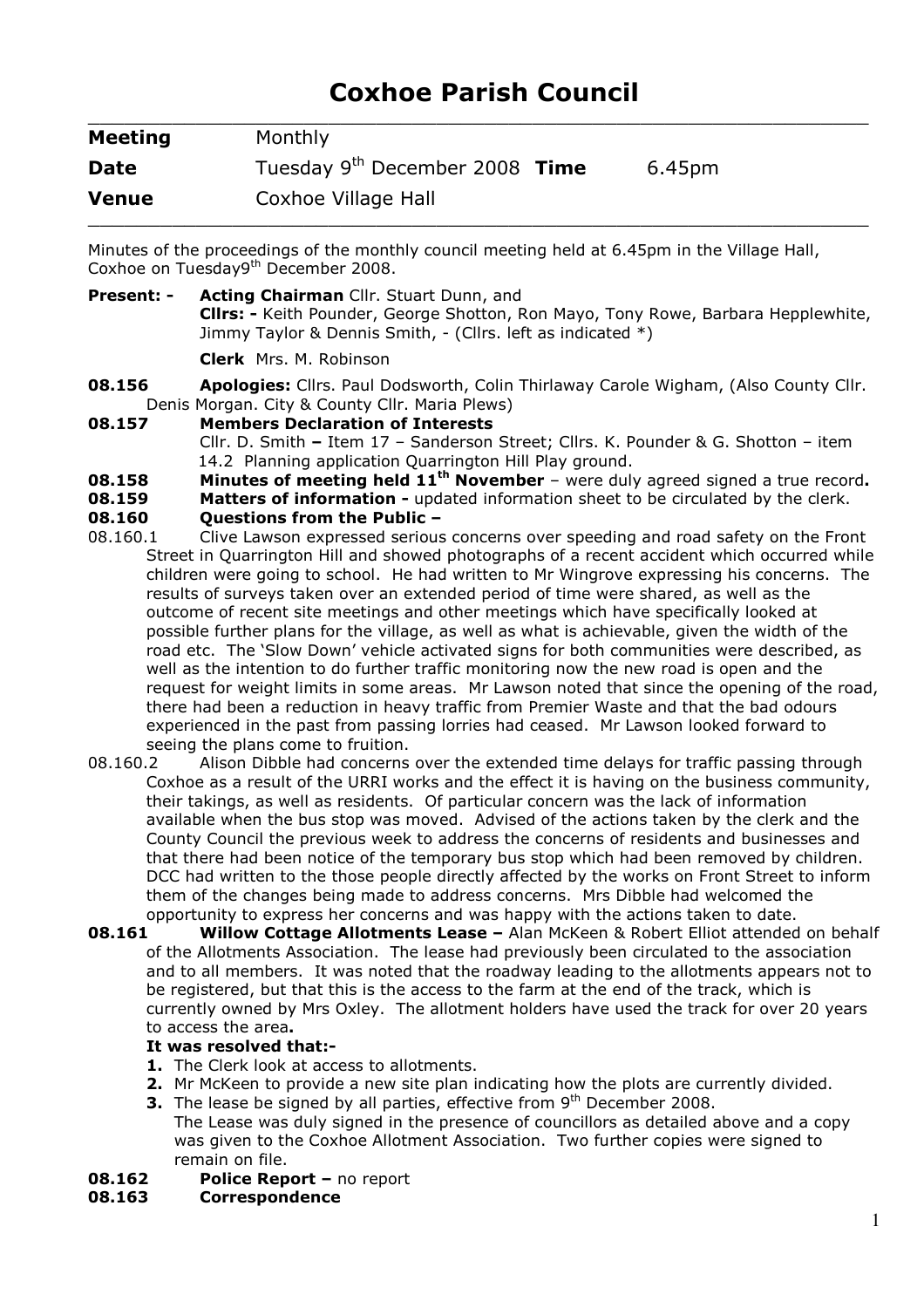## Durham County Council correspondence -

- 08.163.1 Various information received regarding AAP's. Members had recently attended a further consultation meeting and expressed the views of the council. The previous response to AAP consultation remains valid and to be stated to the council once again.
- 08.163.2 DCC Blueprint information received.
- 08.163.3 National Tree Week Grant unsuccessful this year due to high number of applications and being dealt with on first come first served basis.

## 08.163.4 Durham City Council correspondence

08.163.5 Complaint against a member – letter received advising the matter has been referred to the Monitoring Officer for investigation.

## County Durham Association Local Councils correspondence

- 08.163.6 Display Energy Certificate and Advisory Report information received.
- 08.163.7 Durham Association News circulated to members
- 08.163.8 Proposals for replacement District Committees **Resolved** to support the proposals. Other correspondence
- 08.163.9 NHS Seizing the Future Consultation papers Previous resolution to support the full maintenance of A & E services at Bishop Auckland Hospital remains – information received.
- 08.163.10 Coates Butchers URRI & disruption to businesses Following the actions of the clerk, DCC and contractors, concerns had been addressed and Mr Lowther had contacted the council to say he didn't think any more could be done and thanked council for its response.
- 08.163.11 Stepping Stones Conference Resolved that the Clerk and Cllr Hepplewhite to attend.
- 08.163.12 Northeast Surveyors Agenda item under exempt information
- 08.163.13 Residents complaints regarding gritting needed in Beechfield Rise, Lansdowne Road, GP Surgery area, Ashbourne Drive, Quarrington Hill Community Centre, also salt bins across the area being empty. - Resolved to refer this onto DCC with a request for gritting, grit boxes and refilling to be considered.
- 08.163.14 WEB statistics received. Members asked that the WEB pages be reviewed. Resolved to agenda for next meeting.
- 08.163.15 St Mary's Christmas Service  $24^{th}$  December invitation to do a reading. Resolved that Ron or Paul to represent the Council.
- 08.163.16 Coxhoe Village Hall Association notice of termination of annual agreement room letting, to return to an hourly rated usage. Resolved to investigate other facilities available through the City Council, including Dave Marrs, and to discuss at the next meeting in January.

### 08.164 Reports

- 08.164.1 **Anti-social Behaviour –** Concern expressed over the current apparent inadequacy in the system of reporting and dealing with incidents. Members suggested awaiting the new authority guidance on these issues.
	- Resolved that the report be received and Council
	- 1. Write to City of Durham Council and DCC to seek resolution to the upgrading of the cameras in the play park.
	- 2. Monitor the episodes of ASB in the two communities.
	- 3. Consider actions to address ASB, through a joint meeting with the Neighbourhood Zone.
- 08.164.2 Letterhead / Logo Letterhead with a logo example had been circulated. **Resolved** that the circulated logo be adopted as the Council's Logo. The words 'Developing Quality Services to Coxhoe and Quarrington Hill' to be included.
- 08.164.3 **Coxhoe Community Partnership** project update received. Help with developing the Coxhoe Master Plan continues and could be assisted by AAP money in future. Inclusion of Quarrington Hill and Kelloe community groups in the development of the cycle-ways to be encouraged by the Partnership.
- 08.164.4 Quarrington Hill Village Partnership no report.
- 08.164.5 **Communities and Local Government –** Code of Conduct Resolved that the clerk responds in support of the document.
- **08.165** Notice Boards Coxhoe Village Partnership is looking at a scheme to provide boards and finger pointing signs at specific points throughout the village. The group are looking for companies to develop these and are making applications to funders. Resolved that Cllr's Mayo and Hepplewhite and the Clerk look at this project.